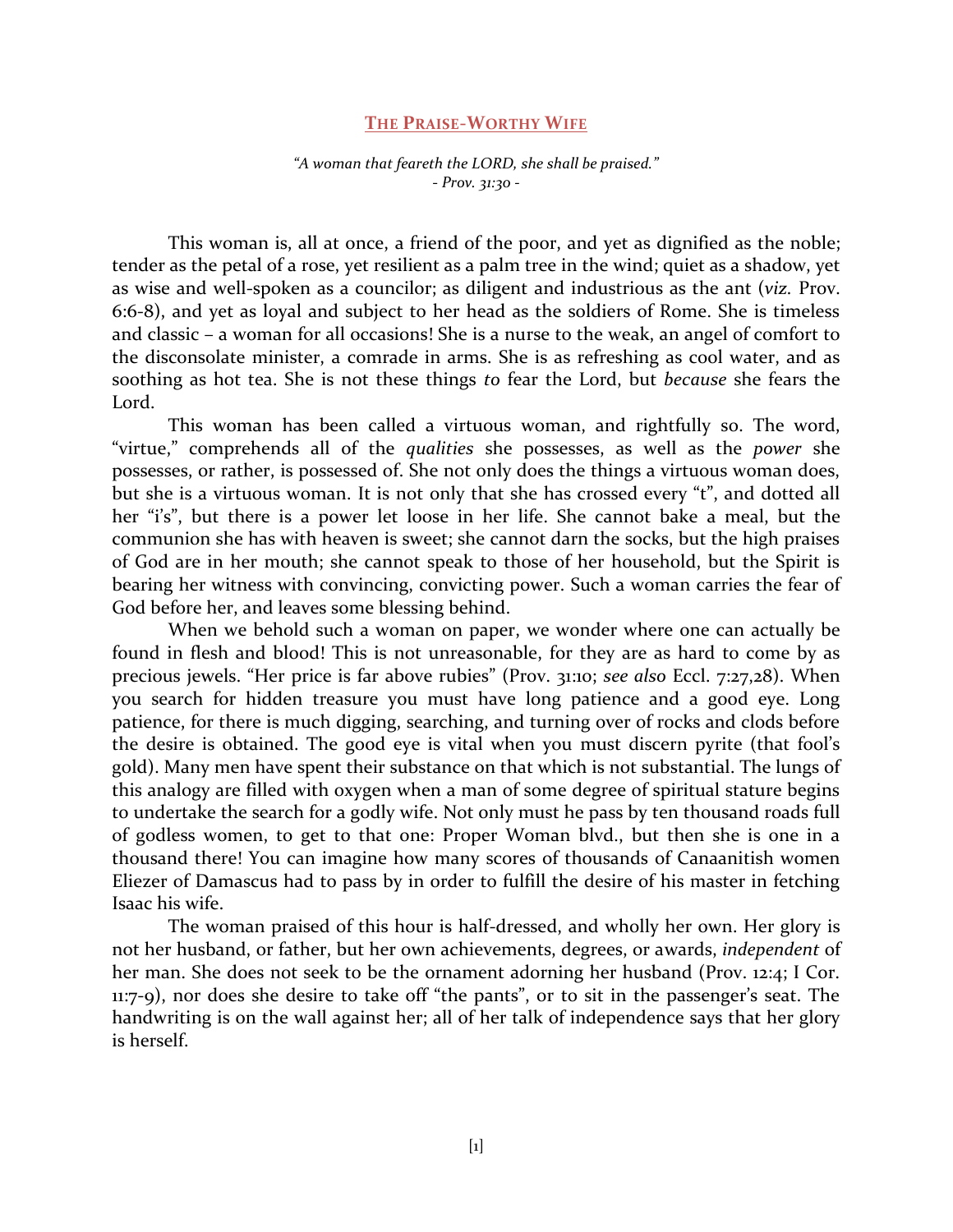O! the woman of style will pass away With the fashion's of this world, Which last but one brief day! (I Cor. 7:31).

The hearts of many men have been brought low by the inordinate desire for a woman which is not made after the mold of godliness, but after the frame of America's woman, which suits well the unbridled lust of men for a season. "And, behold, there met him a woman with the attire of an harlot, and subtil of heart. (She is loud and stubborn; her feet abide not in her house: Now is she without, now in the streets, and lieth in wait at every corner.) So she caught him, and kissed him, and with an impudent [*i.e.* Bold] face said unto him…" (Prov. 7:10-13). This describes with strange accuracy the favored qualities men have in women of our day.

There is an elusive nature to beauty. Lemuel's mother rightly instructed him, "Favour is deceitful, and beauty is vain" (Prov. 31:30), for it is often the very thing that fades the fastest among women. The perfection of form and unrealistic maintenance of figure that women often have is, strangely, one of the first things affected by the natural effect of marriage (*i.e.* child rearing). It is no mystery, then, why so many women have an innate aversion to having children in our generation. Jacob was a wise man, and by revelation of God, chose him out the outwardly ill-favoured of the cattle, for inwardly they were stronger than the more beautiful of the flock. May God renew the minds of all of his people to value the things which he values.

There is something which transcends all beauty which I have seen, that hardly can be put into cognitive thought, much less words upon paper. It is when a husband's fears of failure and mental breakdown can be sung away by the power of God playing skillfully upon the surrendered heart of his wife, causing the music to flow feelingly. This is virtue. You cannot buy it, and it cannot be manufactured or pretended. This comes from a vital union with the God of virtue; as the woman with the issue of blood received the virtue within only when she reached out and *touched* the Saviour (Mark 5:25-34), so it is that a woman cannot have the virtue God gives unless she is joined to the Lord, and filled with his Spirit.

Lest I should seem to set forth all reproof and no proper instruction, I will proceed to display the woman whom God says is praise-worthy by a few of her indispensible virtues.

The first attribute I would desire to manifest of such a wife is her *goodness*. This is intimated in the words, "She will do him *good* and not evil all the days of her life" (Prov. 31:12), and is expressly stated in Tit. 2:5, and Prov. 18:22, "Whoso findeth a wife findeth a *good* thing." This is as if Solomon were to say, "The only woman worthy to be called a 'wife' must needs be *good*, and if there be a *bad* wife, she is no longer worthy of such a high title conferred upon her as, 'wife'." This is not merely some moral goodness which she possesses, but is a deep principle which guides her as the stars the seasons, nor has she the issue in herself, it is drawn up from the Fountain of eternal goodness. She is good because of her yieldedness to the only truly Good One. Thus she is not a vaporous cloud of good intentions, quickly dissipating at the first sudden change, but is a rock whither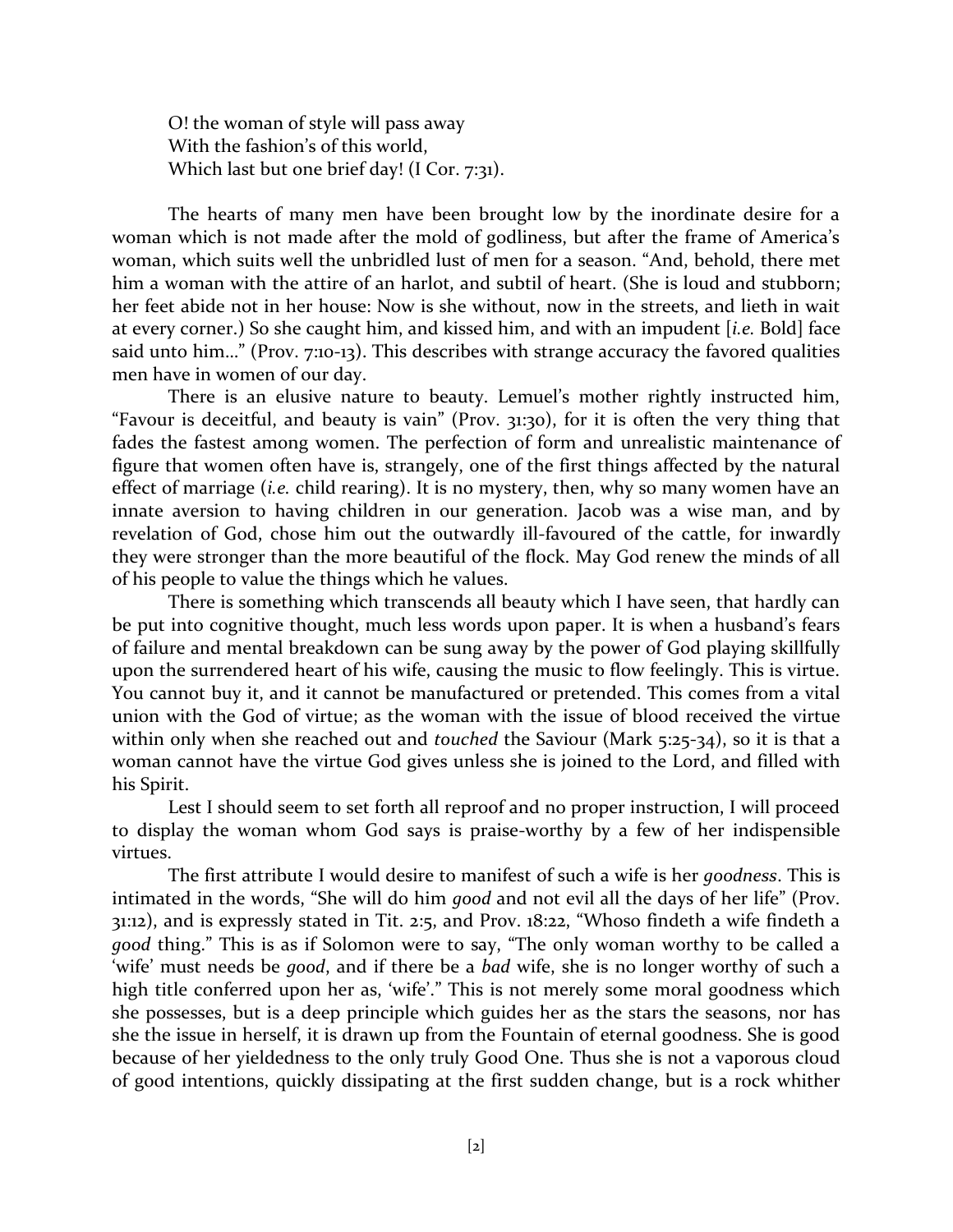her husband might safely fly for refuge, and her breast the constant comfort to console his weary mind.

This same attribute is also to be applied to the motions of her judgments. That is, her heart ought to be moved in the course of hearty kindness, as the sparks fly upward. As it was solemnly charged to the Queen in her coronation so many years ago, so it should be the heart pulse of every wife and mother of Israel, namely, "Be so merciful that you be not too remiss, so execute justice that you forget not mercy." This is the call and duty of every wife to their husbands in the first place, and to their children in the second. The "law of kindness" (Prov. 31:26) is said to be in her tongue, which can mean nothing other than that there is a good, benevolent government ruling in her heart, and thus moving her tongue with all gentle and kind words. With this attribute as the foundation of all other of the attributes, we will consider, secondly, *trustworthiness*.

"The heart of her husband doth safely *trust* in her" (Prov. 31:11). If goodness be the foundation of the wife, then trustworthiness is the mortar binding the entire building together and finding its way into all of her other graces. So that, whether she be industrious, wise, merciful, or whatever quality she may possess, still she is faithful, and in all to be trusted with the utmost complacency. This strong confidence the husband takes in his bride is the grounds for all mutual affection between the two of them. Because he feels that she will never leave him, nor cross his guidance and command of the family or business he is resigned and rests in her love. Though many things under his hand seem to stand in jeopardy and hang in the balance, yet concerning his wife's love and care he is unshaken in his mind, and withal fitted to face the battles which many evil tidings may promise to him. She has vowed to him her heart, and thenceforth gives him no shadow of doubt that it is still, and shall ever be, in his possession. Thus this loyalty strengthens him to take up zeal and to fight the just cause, knowing that though all others forsake him, yet his *trustworthy* wife will still be, faithfully, at his side.

The scripture last quoted, finishes, "So that he shall have no need of spoil." This opens the happy effect and rest such confidence affords, but, at the same time, infers to us the ill result when this trust has been betrayed, or absent from the wife's heart. First, the happy result being that the husband is left content and in need of nothing more, no other fountain is needed, he is not athirst, for his sealed fountain, his spring shut up, has satisfied him. God has given him not every tree in the garden, but one, from which he may freely, that is, liberally, eat, and he needs nothing added to this. O! how happy the marriage where the wife is, steadfastly, what she has been called to for her husband. She is not the fickle reed, whereon if a man lean he shall fall, but rather like the mighty oak, upon which he sets the utmost assurance. O! but how sad to find the contrary. The wife who is unfaithful to the love and trust of her husband, whether in providing kind care and affection, or in caring for the maintenance and prosperity of his household, thrusts her husband, as it were, into a state of poverty and, by and by, but for God's restraining grace, will cause him to steal that he might fulfill the void which her untrustworthiness has left in his life. May God grant that this blessed attribute permeate the whole being of the good-wife.